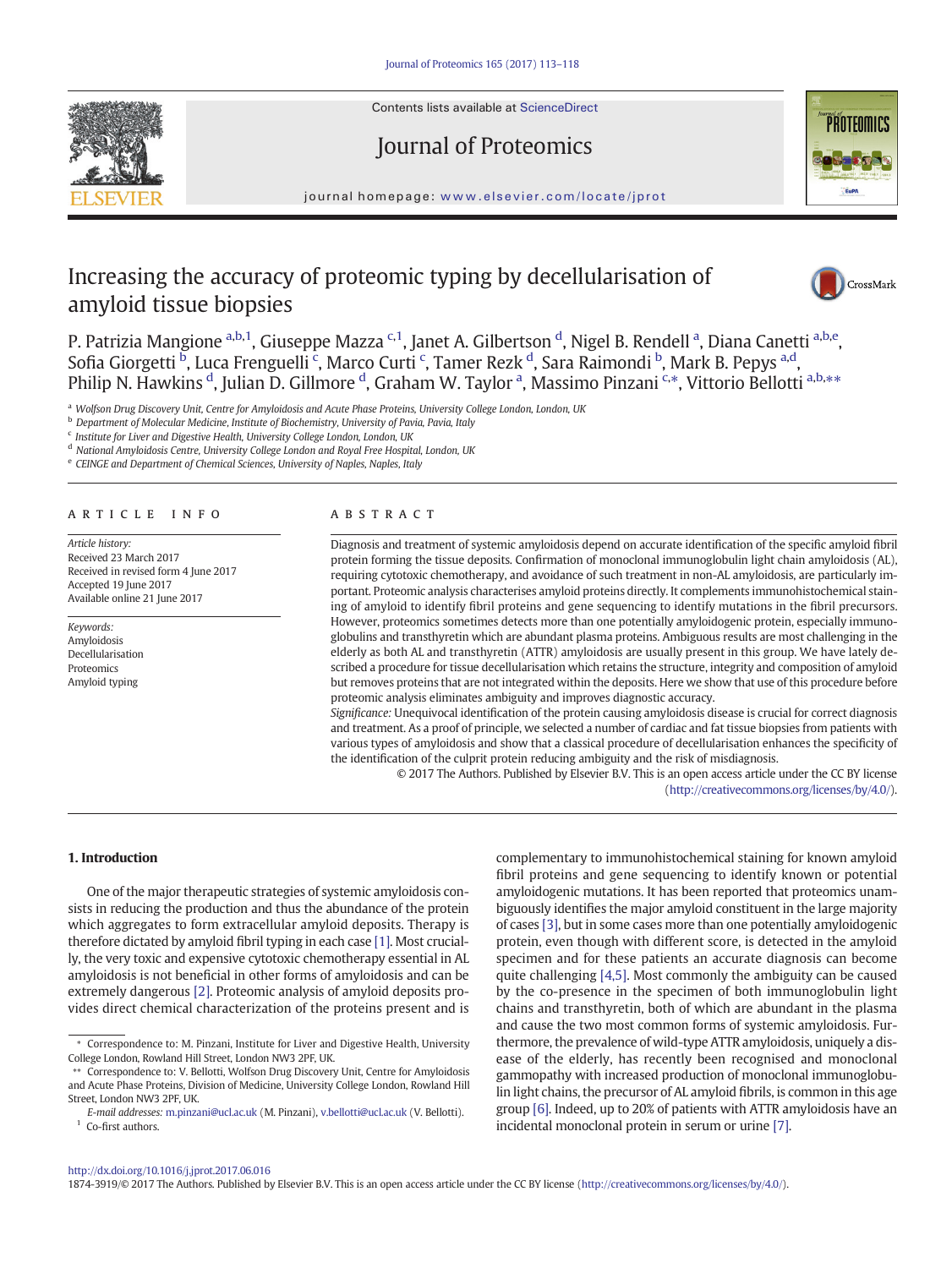An additional technical problem arises from the increasing and high-ly recommended use of fine needle fat aspiration biopsies [\[8\]](#page-5-0) for diagnosis and typing of amyloid. Proteomic analysis of standard excision or resection biopsies involves laser capture microdissection of the amyloid deposits themselves, selectively concentrating the fibrils, but this step is omitted with fine needle fat aspiration samples. Contamination by abundant plasma proteins, not necessarily related to amyloid formation in vivo, is common in these specimens.

We have lately demonstrated that application of tissue decellularisation to amyloidotic organs and tissues leaves extracellular matrix proteins and amyloid deposits intact [\[9\].](#page-5-0) Here we show that subjecting biopsies to a rapid tissue decellularisation protocol before digestion and mass spectrometry (MS) analysis, eliminates background contamination and enables unequivocal identification of the actual amyloid fibril protein.

### 2. Methods

#### 2.1. Patients

Patients attending the National Amyloidosis Centre in the Centre for Amyloidosis and Acute Phase Proteins at UCL, London, UK, all provided informed written consent in accordance with the Declaration of Helsinki. Endomyocardial biopsies were received from 3 patients. Patient 1: a 73 year old man with κ myeloma presented with periorbital bruising, macroglossia and heart failure with amyloid cardiomyopathy. <sup>99m</sup>Tc-3,3-diphosphono-1,2-propanodicarboxylic acid (99mTc-DPD) scan showed Perugini grade 3 cardiac uptake but no visceral amyloid deposits were detected by serum amyloid P component (SAP) scintigraphy. No mutations were detected on sequencing of his TTR and APOA1 genes. His myeloma was treated with cyclophosphamide vincristine dexamethasone (CVD) chemotherapy. Patient 2: a 65-year-old man with heart failure and amyloid cardiomyopathy but no abnormality on Tc–DPD or SAP scintigraphy, no monoclonal protein in serum or urine and wild-type TTR and APOA1 genes. Patient 3: a 67-year-old man with chronic lymphocytic leukaemia and a monoclonal κ paraprotein who presented with heart failure, amyloid cardiomyopathy and autonomic neuropathy. TC-DPD scan showed Perugini grade 2 uptake but no visceral amyloid deposits were detected by SAP scintigraphy. TTR gene sequencing showed that he was heterozygous for the known amyloidogenic mutation encoding T60A TTR. Fat biopsies were received from 7 other patients in which more than one potentially amyloidogenic protein was detected in the untreated tissue specimen.

### 2.2. Laser capture microdissection and proteomic mass spectrometry analysis

Sections (6 μm) of formalin-fixed paraffin-embedded tissue on Director™ slides, stained with alkaline alcoholic Congo red (AMRESCO, Solon, OH, USA) [\[10\]](#page-5-0) and haematoxylin (Pioneer Research Chemicals, Colchester, UK), were viewed under intense cross polarized light. Areas showing the pathognomonic apple green birefringence of amyloid were excised by laser capture microdissection and trapped on adhesive caps of microcentrifuge tubes. Following the method of Rodriguez et al. [\[11\],](#page-5-0) proteins were extracted from each sample into 10 mM Tris/1 mM EDTA/0.002% Zwittergent buffer solution (35 μl) by heating (99 °C, 1.5 h) followed by sonication (1 h) and then digested with trypsin (1.5 mg  $w/v$ ) overnight (~18 h) at 37 °C. Each digested sample was reduced with dithiothreitol (50 μg) at 99 °C for 5 min, freeze dried, reconstituted in 0.1% v/v trifluoroacetic acid in HPLC grade water (20 μl) and analysed by HPLC-MSMS.

Tryptic digests were applied to a trap column (180  $\mu$ m ID  $\times$  20 mm bed, 5 μm Symmetry C18 packing; Waters Corporation, Massachusetts, USA) and separated on a reverse phase column (100  $\mu$ m ID  $\times$  150 mm bed, 5 μm C18 packing; Nikkyo Technos Company Ltd., Tokyo, Japan) using a linear gradient from 1% to 60% acetonitrile/water over 44 min at 400 nl/min. Ten partial system washes (injector and trap) using injection boluses containing formic acid, ammonia, methanol and acetonitrile followed by a full solvent blank were run after each sample. Nanoflow liquid chromatography-electrospray tandem MS was performed using a Waters nanoACQUITY™ UPLC system (Waters Ltd., Elstree, Hertfordshire, UK) coupled to a Thermo Scientific Orbitrap Velos Mass Spectrometer (Thermo Electron, Bremen, Germany) operated in the positive ion mode. Each tryptic digest was analysed in three technical replicates unless otherwise stated (Supplementary Table1).

Instrument control and data acquisition used Thermo Scientific Xcalibur Version 2.1. MS data files were analysed using MASCOT software (Matrix Science, London, UK) [\[12\]](#page-5-0) to search the SwissProt database. Searches were conducted with trypsin as the digestion enzyme (with 2 missed cleavages) and oxidation of methionine set as a variable modification; mass tolerances were 10 ppm for precursor ions, 0.60 Da for fragment ions with possible charge states of  $+2$ ,  $+3$  and  $+4$ . Protein identities were expressed in terms of MASCOT probability-based scores with a significance value set at  $p < 0.05$  [\(http://www.](http://www.matrixscience.com/help/scoring_help.html) [matrixscience.com/help/scoring\\_help.html\)](http://www.matrixscience.com/help/scoring_help.html).

In addition Mascot output data files were also analysed and validated by the use of Scaffold 4.6.1 (Proteome Software, Inc., Portland, OR). This tool uses a Local False Discovery Rate (LFDR)-based scoring system for peptide validation based on a Bayesian approach to confirm peptide probabilities. The likelihood of peptides is calculated on parent ion mass accuracy and parent ion delta masses [\[13,14\].](#page-5-0) Filtering parameters for protein identification by Scaffold were set at a protein threshold confidence level > 99%, a minimum of 2 assigned peptides with a probability  $>95%$ 

In addition, to increase confidence in protein identification and peptide validation, Scaffold software was run using Mascot and X!Tandem search engines.

A semi-quantitative analysis was performed on the group of fat aspirates by considering the total number of spectra matched to a single protein group (TS) [\[15\];](#page-5-0) TS values in the three replicates per sample were averaged. Ratios of the resulting TS between non-amyloid and amyloid protein in both untreated and decellularised samples were calculated and plotted. In addition, we carried out a label free quantification (LFQ) of proteins using MaxQuant software (version 1.5.8.3), which is based on the ion intensities of the extracted ion chromatogram [\[16\]](#page-5-0).

For the first and the main search, peptide mass tolerances were 20 ppm and 4.5 ppm respectively, whereas for MS/MS the threshold was 20 ppm. For the protein identification, a minimum of 2 peptides and at least 1 unique peptide were set. The search was performed in revert decoy mode with peptide spectra matches false discovery rate (PSM FDR), protein FDR and site decoy fraction set at 0.01. An average of LFQ of 3 replicates for each experiment was determined and the ratio between LFQ of non-amyloid and amyloid protein in untreated and decellularised samples was calculated and plotted.

Statistical analysis for the group of 7 fat biopsies was performed by using the Mann Whitney test on GraphPad Prism 5 software (GraphPad Prism Inc., San Diego, CA). Statistically significant differences between the untreated and decellularised TS (or LFQ) ratios are indicated by p  $< 0.05.$ 

#### 2.3. Decellularisation protocol

Fresh, unfixed, snap frozen cardiac or adipose tissue biopsies were decellularised by sequential washing with 500 mM NaCl containing 2 mM calcium chloride; 4% w/v sodium deoxycholate; and Tris-HCl containing 140 mM NaCl, 2 mM calcium chloride, pH 8.0 (all reagents from Sigma-Aldrich, St. Louis, MO, USA). All the steps were carried out at room temperature using a minimal volume of the respective buffer in Eppendorf safe-lock tubes placed in a tissuelyser (Qiagen, Hilden, Germany) at 25 Hz per 2 min. Typically two set of washings were repeated for the tissue to become translucent. Decellularised cardiac biopsy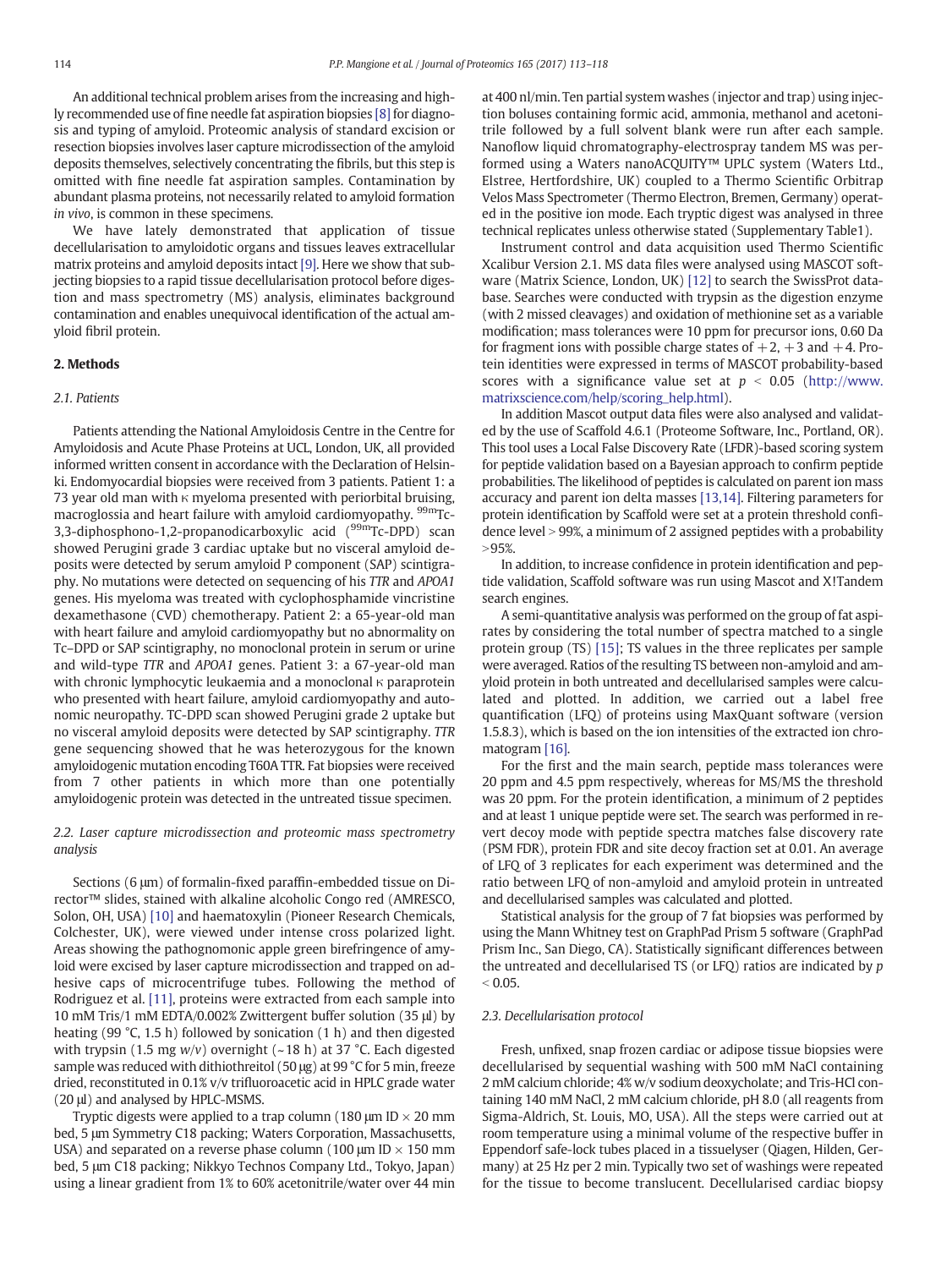<span id="page-2-0"></span>specimens were then formalin-fixed, wax-embedded for Congo red staining [\[10\],](#page-5-0) laser dissection and proteomic MS analysis. In addition fresh untreated and decellularised fat biopsies were digested with

trypsin (Promega, Madison, WI, USA) without prior fixation or any previous processing and then analysed by liquid chromatography mass spectrometry mass spectrometry (LCMSMS) as above.



Fig. 1. Amyloid in untreated and decellularised endomyocardial biopsy from patient 1. (A) Bright field view showing Congophilic material in Congo red stained [\[10\]](#page-5-0) sections of formalinfixed, wax-embedded untreated and decellularised tissue. (B) Intense cross-polarized light view of same sections showing retention of the pathognomonic apple green birefringence of amyloid after decellularisation. Images from Leica DM4000 microscope with Leica DFC7000 T camera. Scale bar, 50 μm. (C) Immunoblot analysis of fresh unfixed untreated (i) or decellularised (ii) biopsies after reduced SDS homogenous 15% PAGE.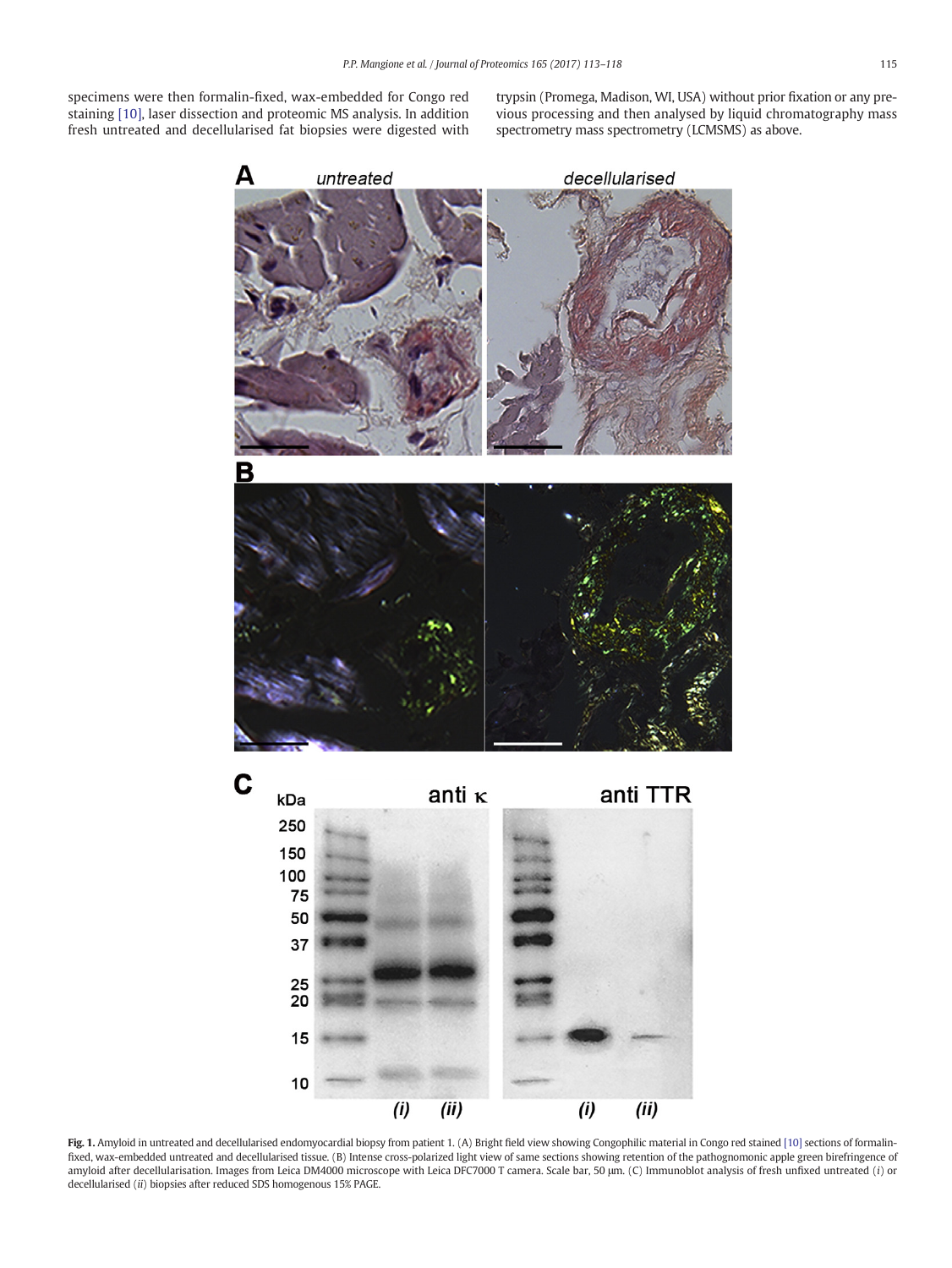<span id="page-3-0"></span>At this stage, the decellularisation does not allow a quantitative measurement of the yield of amyloid at the end of the procedure. Qualitative analysis carried out by microscopic analysis of Congo red stained specimen, however, reveals that the intensity of the green birefringence remains unaltered after the decellularisation.

#### 2.4. Immunoblotting

Sections of unfixed cardiac biopsies, both untreated and decellularised, were analysed by immunoblotting. Blotted-dry tissue was ultrasonicated in the presence of Laemmli buffer  $(-10 \mu g \text{ tissue})$ μl). After heating at 95 °C for 5 min and centrifugation for 10 min at 10,600g, reduced denatured supernatants (3 μl) were subjected to SDS-PAGE in precast 15% gradient polyacrylamide gels (Excel, GE Healthcare, Little Chalfont, UK) and then blotted onto an activated PVDF membrane. Polyclonal rabbit anti-κ light chain (4 μg/ml, Dako, Glostrup, Denmark) or sheep anti-human TTR (3 μg/ml, The Binding Site, Birmingham, UK) antibodies were used to identify their cognate antigens and were detected respectively by peroxidase-conjugated polyclonal sheep anti-rabbit  $(25 \times 10^{-3} \text{ µg/ml}, \text{Dako}, \text{Glostrup}, \text{Den-}$ mark) or anti-sheep ( $13 \times 10^{-3}$  µg/ml) immunoglobulins, followed by 1:10,000 StrepTactin-HRP (Biorad, Hercules, CA, USA) for identification of the molecular weight standards (Precision Plus Protein WesternC, Biorad, Hercules, CA, USA). Peroxidase activity was visualized using a chemiluminescent substrate (Immobilon Western, Millipore, Billerica, MA, USA) and a FluorChem M system (Proteinsimple, San Jose, CA, USA).

#### 3. Results and discussion

We demonstrated that decellularisation of whole amyloidotic mouse organs fully retained the structure and functional properties of the amyloid deposits in the extracellular space [\[9\].](#page-5-0) The procedure involved sequential perfusion with water, detergent and DNase. Here we adapted the procedure to decellularise very small human tissue biopsies in order to improve the specificity of proteomic MS analysis for amyloid typing. Only a limited number of sequential washing steps were carried out using saline buffers and deoxycholate (see methods) with a 1:40 ratio of biopsy weight/buffer volume; the process was extremely rapid and loss of tissue material was minimized. The effect of decellurarisation on even tiny samples is exemplified by the results shown in [Fig. 1](#page-2-0) on the endomyocardial biopsy ([Fig. 1](#page-2-0)) obtained from a myeloma patient (patient 1) presenting an increased circulating free monoclonal κ light chain concentration and, a high grade cardiac Tc-DPD scan uptake that is a condition typical of ATTR amyloidosis, but rarely seen in cardiac AL amyloidosis [\[7\].](#page-5-0) Mascot analysis of mass spectra, after routine proteomic processing of fixed tissue, showed both κ light chain and TTR were present. Mascot output data were then combined and analysed in Scaffold which assigned same probabilities ( $>99\%$ ) to both  $\kappa$  and TTR (Table 1A, patient 1). This is a typical case in which management and prognosis are radically different if the amyloid protein is TTR or κ light chain. Fresh cardiac biopsy from patient 1 was decellularised and, subsequently, fixed and wax-embedded for Congored staining, laser microdissection, trypsin digestion and MS analysis. Bright field imaging after the decellularisation procedure ([Fig. 1](#page-2-0)A) confirmed removal of all the cells without affecting the abundant green birefringent amyloid deposits in the Congo red stained material viewed in cross-polarized light ([Fig. 1](#page-2-0)B). A remarkable change in the results of both immunoblotting and MS analysis was observed. The original blot [\(Fig. 1C](#page-2-0)) showed κ light chains with heterogeneous masses, consistent with full-length protein and fragments, and a single TTR band at the mass of full length protomer. The anti-κ immunostaining pattern was unchanged after decellularisation but the intensity of the TTR band was notably reduced. Proteomic analysis of the decellularised sample (Table 1A, patient 1) by Mascot and Scaffold confirmed that κ light chain was the only species detectable after decellularisation.

Mascot identified both  $\kappa$  and  $\lambda$  light chains in the cardiac biopsy of patient 2 (Table 1A, patient 2) whereas Scaffold detected only λ. After decellularisation, however, the Mascot score for λ light chain increased whereas the κ light chain became undetectable. The Scaffold parameters, after decellularisation, confirmed that λ light chain was the only fibril protein. Although discrimination between κ and ʎ does not affect current treatment for AL amyloidosis, this case shows that the procedure allows unequivocal identification of the fibril protein.

Although in patient 3 we found only TTR in untreated biopsy and the amyloid typing was certain, we checked the protein composition after decellularisation. Similar, or even better, scores for TTR were obtained after treatment (Table 1A), thus confirming that fibrillar TTR is not removed by this procedure. There was sufficient material available from this patient to estimate the variability of the procedure with three separate technical replicates of both control and decellularised tissue. For the first two patients three replicates could be carried out only for the decellularised samples due to lack of material of the untreated samples. In each case, decellularisation did not alter the identification of the amyloid component (Supplementary Table 1) and retain at least two of the so called signatures proteins for amyloid, serum amyloid P component (SAP), apolipoprotein E, apolipoprotein A-IV [\[17\],](#page-5-0) together with vitronectin and clusterin [\[5\]](#page-5-0) (Supplementary Table 2).

The decellularisation approach is clearly suitable for examining unfixed frozen human tissue, however it would be unusual to obtain such material in a normal clinical situation. In contrast, fresh fat aspirates are routinely collected in our clinic, and so we investigated

#### Table 1

B

Proteomic MS analysis of untreated and decellularised cardiac (A) and fat (B) biopsies.

| A                 |                 |                  |                |          |          |                 |                  |          |            |          |  |
|-------------------|-----------------|------------------|----------------|----------|----------|-----------------|------------------|----------|------------|----------|--|
| Cardiac<br>biopsy | Untreated       | Decellularised   |                |          |          |                 |                  |          |            |          |  |
| Patient           | Amyloid         | Scaffold results |                |          |          | Amyloid         | Scaffold results |          |            |          |  |
|                   | score mascot    | P<br>(%)         | EUP            | EUS TS   |          | score<br>mascot | P<br>(%)         | EUP      | <b>EUS</b> | TS       |  |
|                   | K. 184          | >99              | $\overline{4}$ | 5        | 7        | K.412           | >99              | 5        | 6          | 13       |  |
|                   | <b>TTR. 86</b>  | >99              | 3              | 3        | 4        | TTR. 0          | ND.              | $\Omega$ | O          | $\Omega$ |  |
| 2                 | $\lambda$ . 180 | >99              | 3              | 5        | 7        | $\lambda$ . 222 | >99              | 6        | 8          | 12       |  |
|                   | $\kappa$ , 107  | <b>ND</b>        | $\Omega$       | $\Omega$ | $\Omega$ | K. 19           | ND.              | $\Omega$ | 0          | $\Omega$ |  |
| 3                 | TTR, 794        | >99              | 10             | 14       | 21       | <b>TTR. 973</b> | >99              | 10       | 13         | 30       |  |

| Fat<br>aspirate | Untreated                  |          |                  |        |                | Decellularised             |                  |          |          |           |
|-----------------|----------------------------|----------|------------------|--------|----------------|----------------------------|------------------|----------|----------|-----------|
| Patient         | Amyloid<br>score<br>mascot |          | Scaffold results |        |                | Amyloid<br>score<br>mascot | Scaffold results |          |          |           |
|                 |                            | P<br>(%) | EUP              | EUS TS |                |                            | P<br>$(\%)$      | EUP      | EUS      | <b>TS</b> |
| $\overline{4}$  | λ, 755                     | >99      | 11               | 15     | 37             | λ, 1788                    | >99              | 10       | 14       | 64        |
|                 | к, 733                     | >99      | 8                | 12     | 22             | к, 539                     | >99              | 5        | 9        | 16        |
| 5               | $\lambda$ . 824            | >99      | 12               | 17     | 40             | $\lambda$ . 1235           | >99              | 11       | 17       | 56        |
|                 | <b>TTR, 451</b>            | >99      | 8                | 10     | 13             | <b>TTR. 348</b>            | >99              | 7        | 8        | 9         |
| 6               | $\lambda$ , 221            | >99      | 5                | 7      | 9              | $\lambda$ , 349            | >99              | 6        | 8        | 18        |
|                 | к, 39                      | >99      | $\mathbf{1}$     | 1      | $\overline{2}$ | к, 0                       | ND               | $\Omega$ | $\Omega$ | $\Omega$  |
| 7               | $\lambda$ . 301            | >99      | 5                | 6      | 13             | $\lambda$ , 595            | >99              | 7        | 10       | 25        |
|                 | TTR, 54                    | >99      | $\mathbf{1}$     | 1      | 1              | TTR, 76                    | >99              | 1        | 1        | 1         |
| 8               | $\lambda$ , 465            | >99      | 4                | 6      | 19             | $\lambda$ , 589            | >99              | 5        | 7        | 22        |
|                 | к, 252                     | >99      | 4                | 5      | 8              | к, 0                       | <b>ND</b>        | $\Omega$ | $\Omega$ | 0         |
| 9               | TTR, 585                   | >99      | 7                | 8      | 12             | TTR, 1758                  | >99              | 15       | 25       | 54        |
|                 | к, 609                     | >99      | 5                | 7      | 15             | $\kappa$ , 230             | >99              | 3        | 3        | 7         |
| 10              | TTR, 693                   | >99      | 12               | 18     | 23             | TTR, 236                   | >99              | 7        | 9        | 12        |
|                 | к, 257                     | >99      | 4                | 6      | 10             | к, 33                      | >99              | 1        | 1        | 1         |

Proteins identified in each sample with Mascot score probabilities and Scaffold software results. P: Protein identification probability; EUP: Exclusive Unique Peptide count (number of unique peptides only associated with this protein); EUS: Exclusive Unique Spectrum count (number of unique spectra only associated with this protein); TS: Total Spectrum count (number of total spectra associated with this protein including those shared with other proteins). ND: not detected. Mean of three technical replicates (see Supplementary Table 1 for the complete list of values) are given for untreated and decellularised cardiac biopsies except for untreated samples for patient 1 and 2 due to lack of material.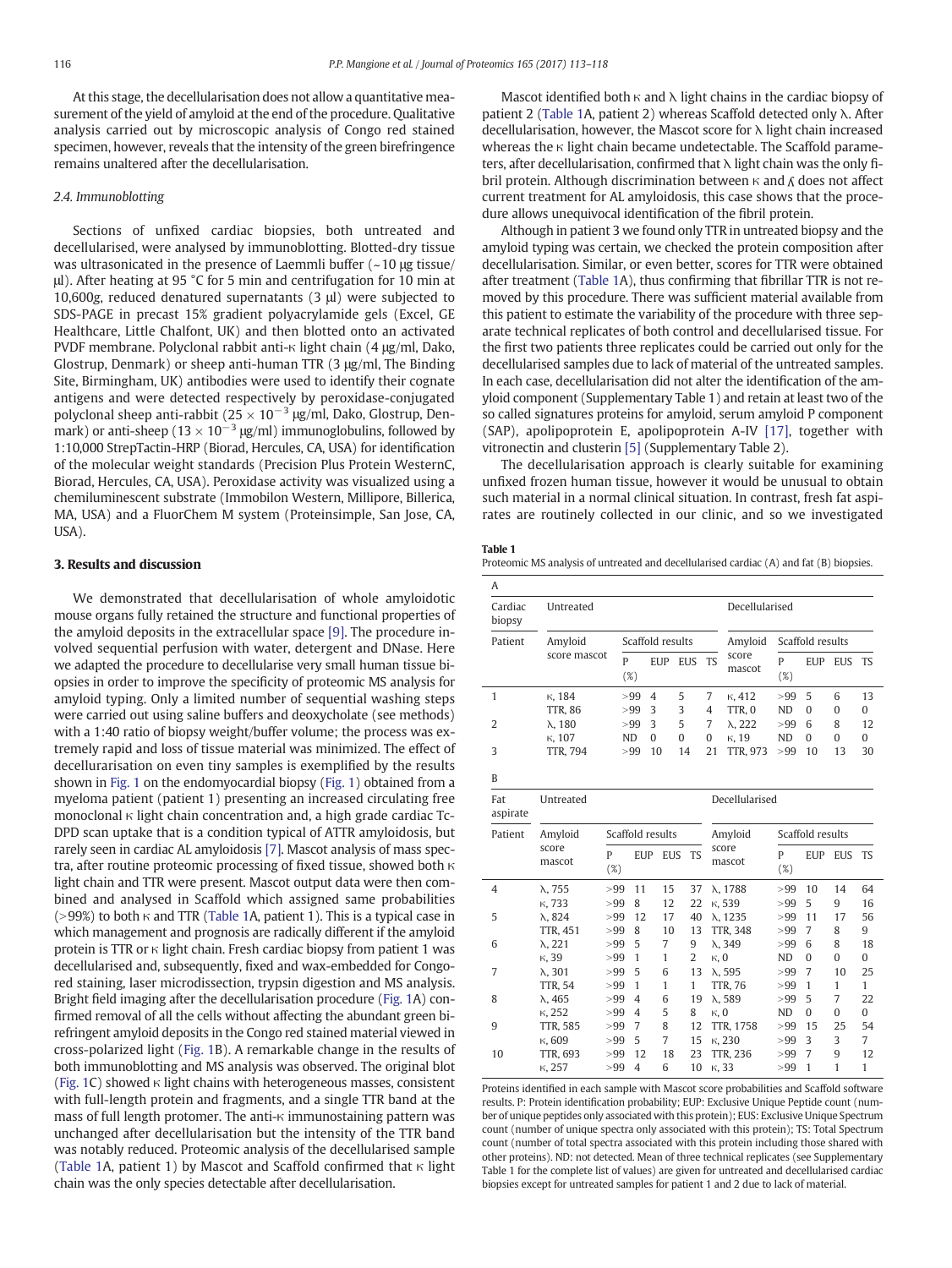

Fig. 2. Improving specificity after decellularisation of fat aspirates. (A) In the presence of two potential amyloidosis-associated proteins identified by Mascot and Scaffold, ratios between soluble (a) and fibrillar protein (b) were calculated using their corresponding total spectra count (TS) (see [Table 1B](#page-3-0)) before (black circles) and after decellularisation (red triangles) of fat aspirates. (B) Alternatively ion intensities of the extracted identified peaks (LFQ) of the two potential culprit proteins were quantified using MaxQuant software (Supplementary Table 3). Ratios of the averaged LFQ values for the 3 replicates per sample were plotted as above. a: soluble protein; b: fibrillar protein; black circles: untreated; red triangles: decellularised.

whether the same simple decellularisation procedure could be applied to aid proteomics analysis of fats.

The effect of decellularisation on fat aspirates is summarized in [Table](#page-3-0) [1B](#page-3-0) and Supplementary Table 1. A semi-quantitative analysis was carried out by considering the Scaffold total spectra count ratio between soluble versus fibrillar protein (Fig. 2A). In three cases (patients 4, 6 and 8), the decellularisation improved the discrimination between  $k$  and  $\Lambda$  light chains as major constituent of the amyloid deposits. In other cases, in which light chains and TTR were both detectable in the tissue specimens (patients 5, 7, 9 and 10), decellularisation increased specificity of amyloid typing as reflected in the score of the fibrillar protein and the ratio between the total peptides for the soluble and fibrillar proteins respectively.

In one case (patient 10), due to partial loss of tissue material, after decellularisation the proteomic scores for both TTR and light chains diminished, but nevertheless the ratio of the respective peptides gives clear indication on the fibrillar constituent. Improvement in the specificity of amyloid typing was overall confirmed when we considered the area of the identified peaks (LFQ values by MaxQuant software in Supplementary Table 3) rather than the total spectra count (Fig. 2B). Impact of decellularisation was significant ( $p < 0.05$ ) on both TS and LFQ ratios between soluble versus fibrillar protein.

For all samples the retrospective clinical and pathologic review of the cases was consistent with the proteomic results (Supplementary Table 4).

Peptide spectra representing all the signature proteins for amyloid [\[5,17,18\]](#page-5-0) were present in the samples before and after decellularisation (Supplementary Table 2).

### 4. Conclusion

It is widely accepted that proteomics is becoming an invaluable tool for diagnosis of systemic amyloidosis [\[17,19\]](#page-5-0) and represents a technique under rapid evolution in terms of pre-analytical treatment of samples, technological progress of spectrometers, and bioinformatics analysis of raw data. Our study mostly focuses on the possibility to get better results just intervening on the pre-analytical treatment of the tissue specimens.

The comparative analysis of proteomics of amyloid tissue biopsies before and after decellularisation reveals that this is a swift and straightforward procedure which improves the accuracy and unequivocal identification of amyloid fibril type. It is particularly helpful in cases where results of the current routine proteomic procedure and of immunostaining are equivocal. Decellularisation is readily applicable to both cardiac and fat biopsies. Fine needle fat aspiration is safer, simpler, minimally invasive and less expensive than organ biopsy and laser microdissection is not required for the proteomic analysis of the decellularised fat aspirates [\[17\].](#page-5-0) Ready application of decellularisation to fat tissue specimen is particularly important as, just recently, fat aspirate analysis was recommended to get an earlier diagnosis of the disease and therefore a better therapeutic response [\[8\].](#page-5-0) In conclusion, the increased sensitivity and specificity of amyloid diagnosis enabled by decellularisation of fresh unfixed fat aspirate samples, before they undergo proteomic MS analysis, may represent a valuable procedure for the proteomic characterization of amyloid deposits in tissue biopsies.

Decellularisation can be considered as a chemical microdissection of the amyloid deposits where fibrils, due to their very high stability, do not dissociate and remain resistant to the extraction with buffer containing detergents. Thermodynamic stability studies of prototypic amyloid fibrils [\[20\]](#page-5-0) suggest that these aggregates are more stable than many other types of reversible protein-protein interactions occurring in tissue. This property clearly represents an advantage for diagnosis but is a major obstacle to the pharmacological removal of amyloid in vivo.

# Authorship contributions

The study was conceived, designed and supervised by V.B. P.P.M., G.M., J.A.G., N.R., D.C., S.G., L.F., M.C., T.R., G.W.T. performed research. M.B.P., P.N.H., J.D.G., M.P. contributed to experimental design and discussion. All the authors analysed and interpreted the data. The paper was written by P.P.M., J.D.G., G.W.T., V.B. and M.B.P. reviewed and approved by all co-authors.

### Disclosure of conflicts of interest

The authors declare no competing financial interests.

#### Acknowledgements

Supported by grants from the University College London Amyloidosis Research Fund (MBP, PNH, JDG), the U.K. Medical Research Council (MR/K000187/1), the Cariplo Foundation (Project 2013-0964 and 2014-0700), the Telethon Foundation (GG14127), the Italian Ministry of Health (Ricerca Finalizzata RF-2013- 02355259) (VB) and the Royal Free Charity. Support for MP and GM and core support for the Wolfson Drug Discovery Unit are provided by the UK National Institute for Health Research via the UCL/UCLH Biomedical Research Centre.